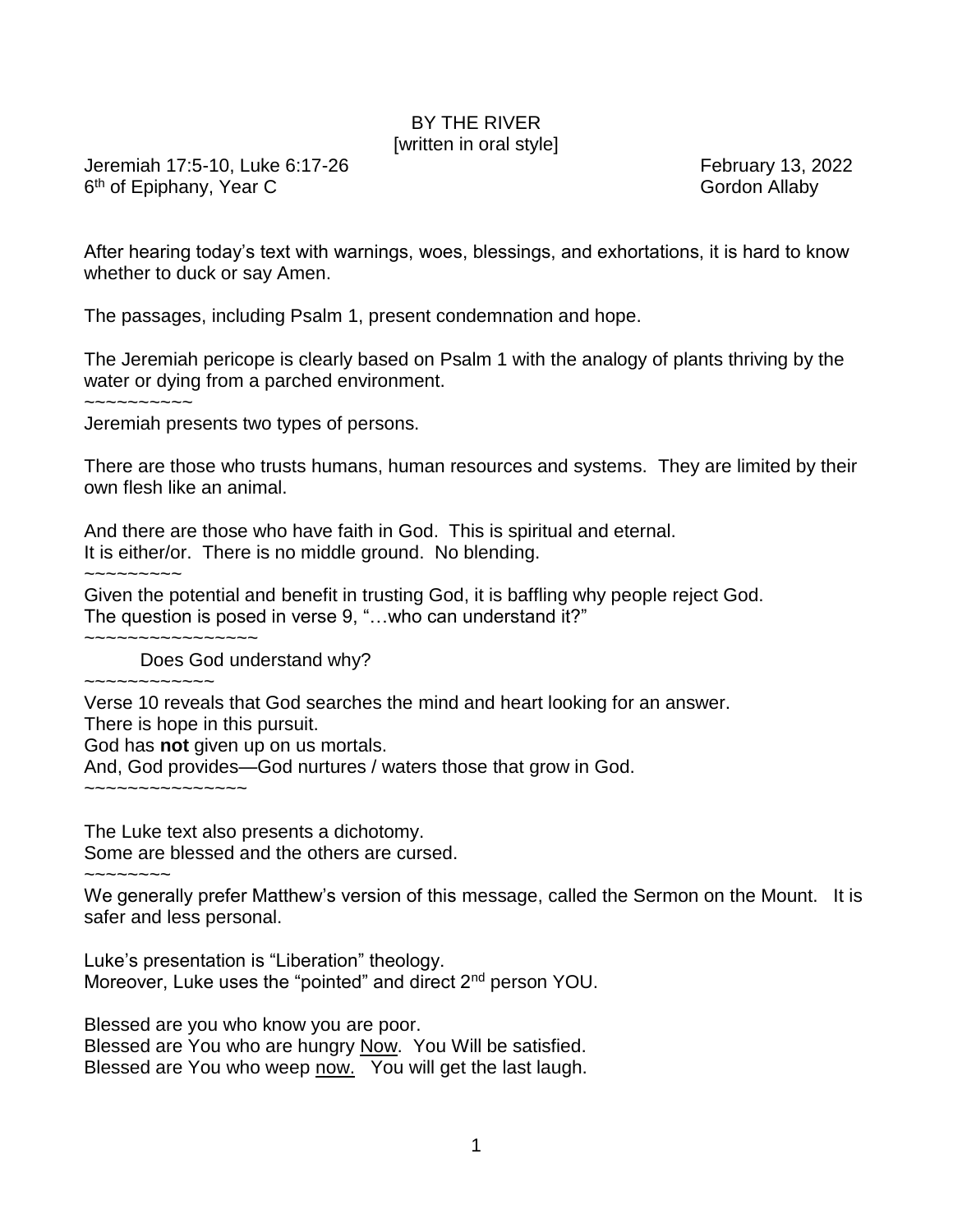I'm paraphrasing, but remember the "last laugh" part.

~~~~~~~~~~~ There is Authority in those YOU statements.

Then Jesus turns to the mere mortals, to those who thrive in the unjust human-constructed system.

**Woe to you** who are rich. Your luxury will not last. **Woe to you** who are sated. Your bounty will feed the hungry and you will go without.

**Woe to you** who are honoured and privileged. Your status and tributes are based on Lies and deceptions.

~~~~~~~~~~~

We cannot help wondering which category we are in. We would be prudent to do a self-assessment.

Wealth and power are not sins. They are responsibilities. However, we should recognize that "How we live reveals what or who we trust." ~~~~~~~~~~~~~~~~~

~~~~~~~~~~~~~~~~~

Okay, I will stop here and change gears.

We are all tired and stressed. Some are angry, some are depressed and anxious.

We do not need a heavy, provoking sermon.

So instead, I will share a story.

After I graduated from seminary, I decided not to relocate for three years so that my daughter, Jessica, could finish high school there.

I took the position of landscape supervisor for the 125-acre seminary campus. Managing the trees, shrubs and gardens was therapeutic. The landscape was beautiful.

In fact, it was designed by Fredrick Olmstead.

Olmstead was the famous, 19th century landscape architect who designed Central Park in New York City.

The campus had lots of hills, typical for Kentucky.

In one notable valley, there was a little stream with a charming stone foot bridge. >Scott, please show the picture<

You can see the little bridge with a bench behind it.

There was an assortment of flowering plants, ornamental grasses, and all were graced by the lovely River Birch trees.

I put up some bird houses, too.

>Thanks Scott, you can remove it now<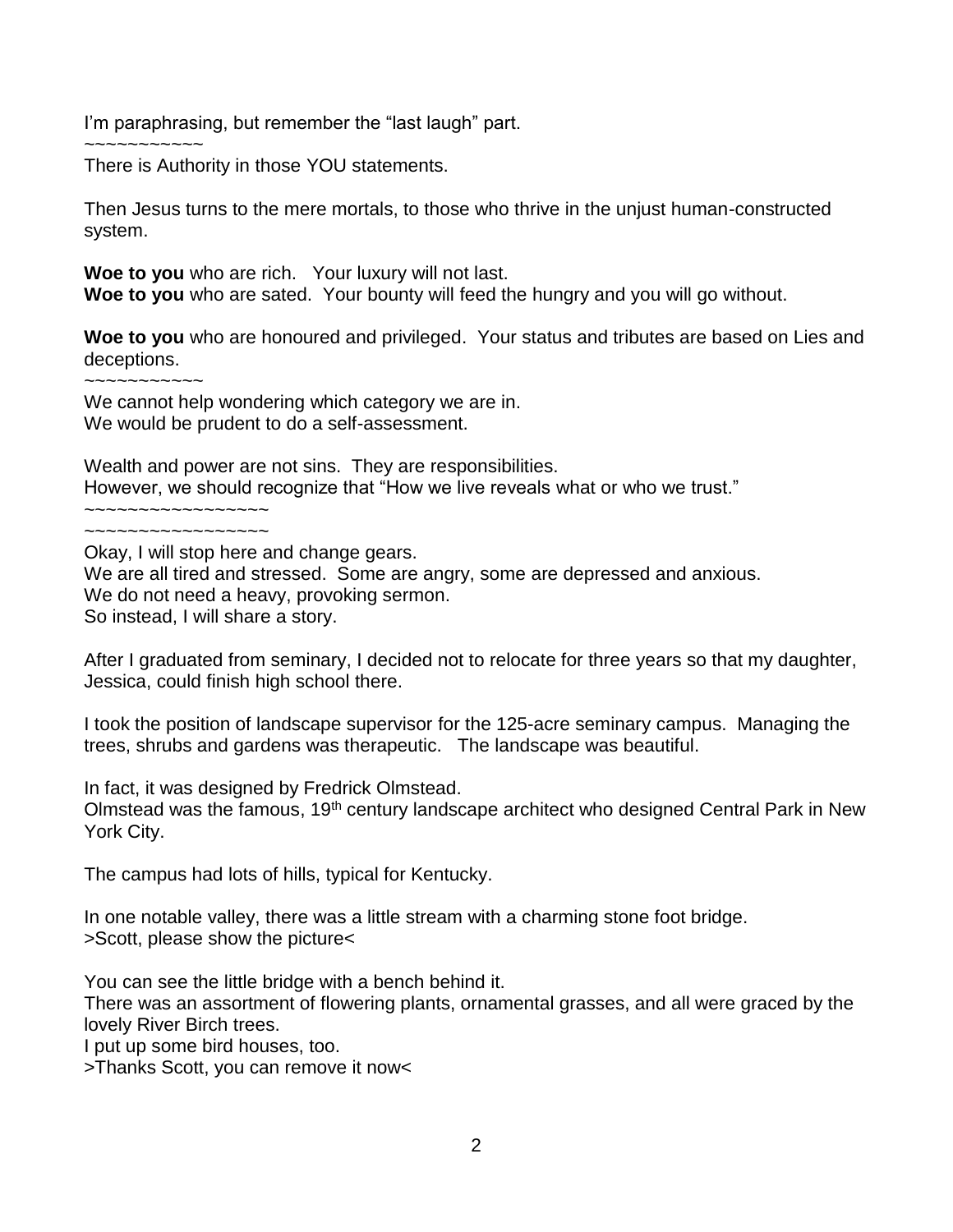The area was called the "Valley of Decision."

Legend had it that it was named "Valley of Decision" because in the *olden days,* the valley separated the men's dorms on one hill from the women's dorm on the other side. Late at night, a romantic interloper would make a profound "moral" decision at this half-way point,…before continuing on OR not.

In the spirit of romance, I proposed to Leslie while standing on that little bridge.

~~~~~~~~

The "official" explanation stated that this garden area was an ideal, peaceful place to contemplate great theological concerns.

It was a delightful place; however, the seminary decided to put in a large parking lot right next to it.

Some trees had to be temporarily moved.

A culvert with bars over the opening was set just beyond the bridge to send the stream's water into the city's drainage system. This increased the flow of the stream. Part of the valley was filled in and leveled for the parking lot.

The disturbed soil was so-called reclaimed, and the plants were returned.

 $~\sim$   $\sim$   $\sim$   $\sim$   $\sim$   $\sim$   $\sim$ 

After a while, I noticed the plants were struggling. Leaves were turning yellow in the middle of the summer. Two of the birch trees were dying.

All was Not well with the Valley of Decision.

In the words of Jeremiah, the plants were looking like "Shrubs in a desert." They were weeping in hunger and poverty.

~~~~~

Weakness attracts predators.

The plants were being attacked by insects and Worse! KUDZU VINE had moved in.

If you are not familiar with Kudzu: it is the curse of Southern flora.

Kudzu vine is a monster consumer! It consumes with wicked aggression. Kudzu grows over a foot a day, covering buildings and smothering shrubs AND trees. It thrives in warm, plush conditions, sucking the water from the soil

Kudzu is a consummate consumer: an enterprising, self-indulging plant that strangulates and exploits.

Covering vast areas gives it the appearance of strength and power.

If the victims die, the predators would simply move on.

Do you get the analogy? Kudzu supports itself at the expense of others, the weak. Jesus called such people "Rich."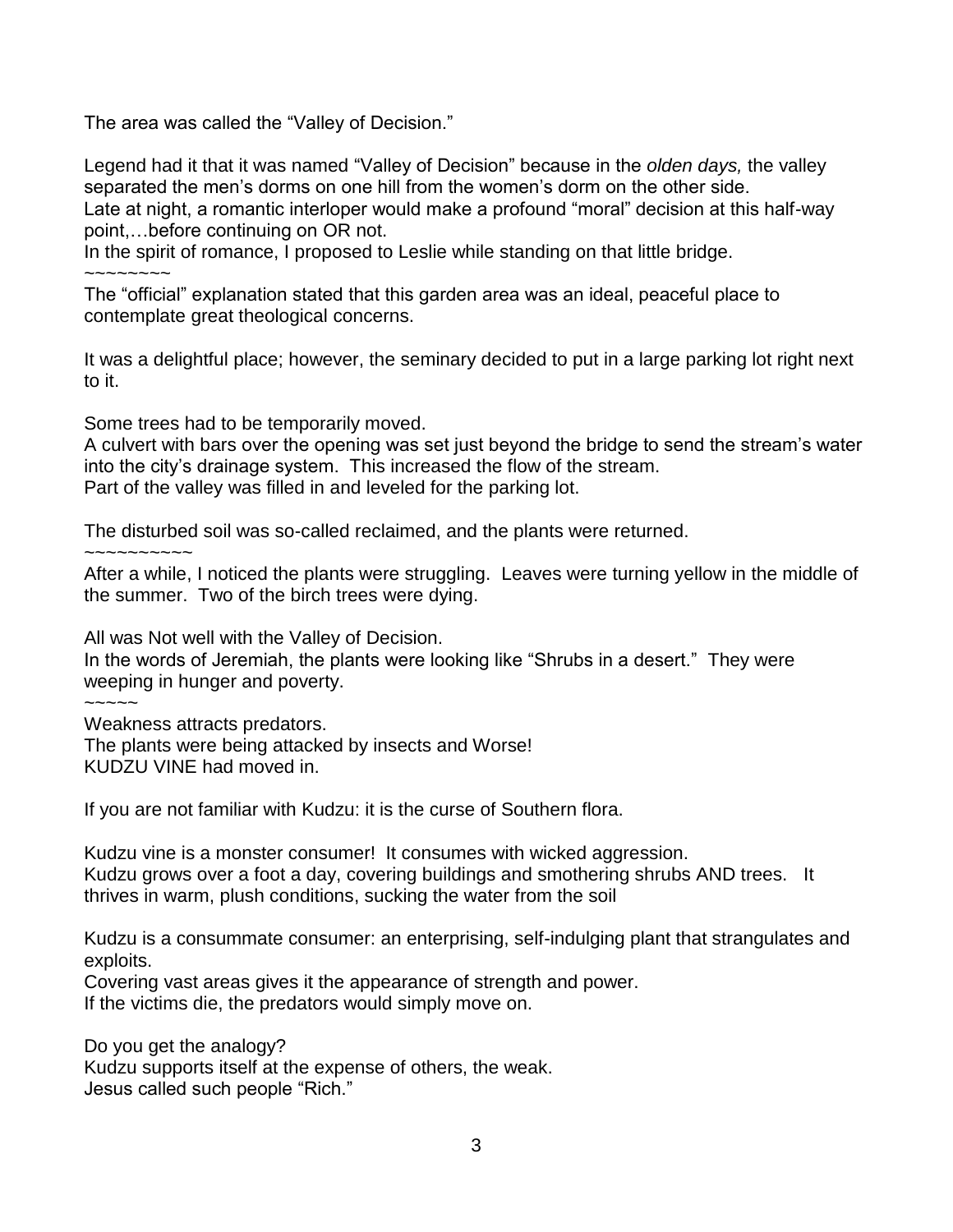Kudzu seems strong, but it is only a vine.

It appears mighty and dominant, …in its time. Yet, it withers in a drought and cannot tolerate cold temperatures. **It cannot endure hardships on its own!**

~~~~~~~~~~~

Two things needed to change.

The rich / the predators needed to be weakened and the weak needed to be strengthened.

Basically, liberation theology / Jesus justice.

~~~~~~~~~~

The Kudzu was diligently pulled out and the insects were sprayed with soapy water.

~~~~~~~~~~~~~~

The plants were weak because they were not getting enough water.

The stream was moving too fast now to allow good absorption and the parking lot construction dumped in clay by their roots.

We applied gypsum which breaks up clay. It makes clay permeable.

The solution for water retention was to put in a pond next to the garden area.

~~~~~~~~~~~~~

I received blessings for the project from the Director of Facilities. He thought a pond would be a nice gathering place.

I contacted the city to see if I needed a permit.

They loved the idea. They were all for anything that retains water and reduces drainage. The said the pond should have a bank higher than normal water level in order to contain a flooding rainfall.

The pond was dug. Rocks and plants were put in place, and soon the pond began filling up. We even added fish.

>Scott, please show the picture of the pond<

The garden area in the Valley of Decision is just behind the pond. Beyond that is the parking lot.

The pond is not yet full, and you can see the outlet pipe is lower than the bank.

All the rocks and plants were brought in and placed.

Not visible are the frogs who somehow found it and the ducks who often landed there. >Scott, please remove the image. Thanks<

The trees and shrubs were rebounding. They now had access to water. As the text states, "They were trees planted by water."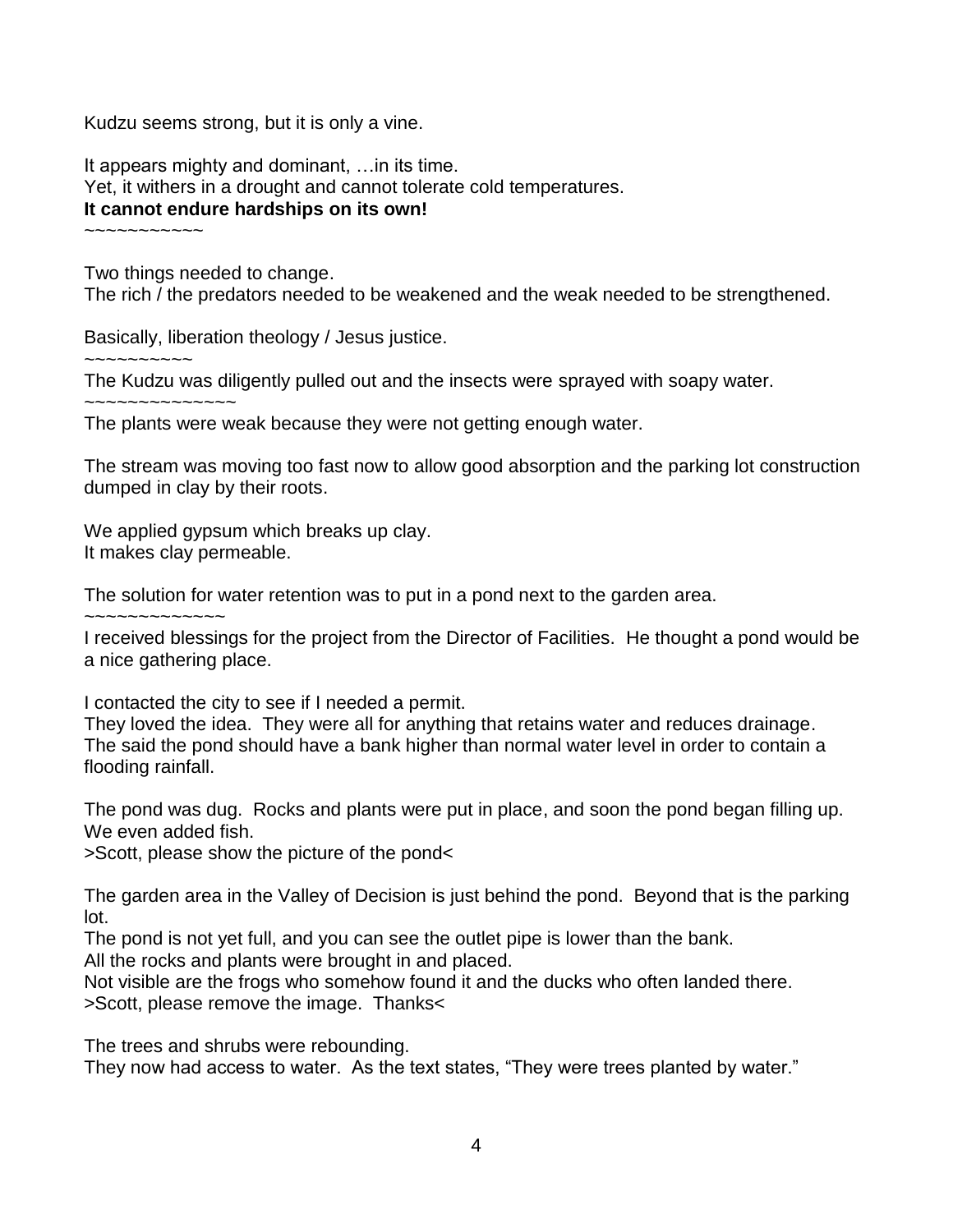In church language, this was salvation.

The pond was life giving! Life giving to all the plants around it, to frogs, birds and other animals. And it was life giving for people. The pond quickly became a gathering place.

The picture you saw is framed and hanging in my home office.

~~~~~~~~~~~~

A couple weeks after the picture was taken, I was summoned to the pond for a meeting with the seminary president.

Al Mohler was inserted as president when the fundamentalists took over the seminary, a year after I graduated.

This was his second year as president. My third year as landscape supervisor.

Most of the professors had been replaced, and President Mohler's mantra was "We are returning the seminary to the way it was." I suppose that meant, "back to the old days before the scrouge of progressive thinking."

~~~~~~~~~~~~~~~~

I waited 20 minutes by the pond. Al arrived with an assistant and his two children. He did Not introduce his children. I waved to them as they hid behind him.

He then went into a tirade about the pond.

Apparently, he never walked around the campus because he just found out about it.

He proclaimed "The pond has to go. It must be filled in NOW."

I protested, presenting all the wonderful benefits of the pond.

He kept repeating his mantra about returning the seminary to the way it was. He stressed the pond is new and he was against change.

I pointed out that the parking lot was new, too.

Ah, but that was practical. The pond was frivolous. Again, he repeated that it does Not represent the past.

I suggested that I could call in the media. The positive exposure would be great publicity for the seminary since he had so much bad P.R. the past two years.

He did not appreciate that, and yelled, "Absolutely NO media."

The exchange ended with **fill it in tomorrow**, and he walked away. Borrowing from Jeremiah, I could not understand it.

~~~~~~~~~~~~~~~~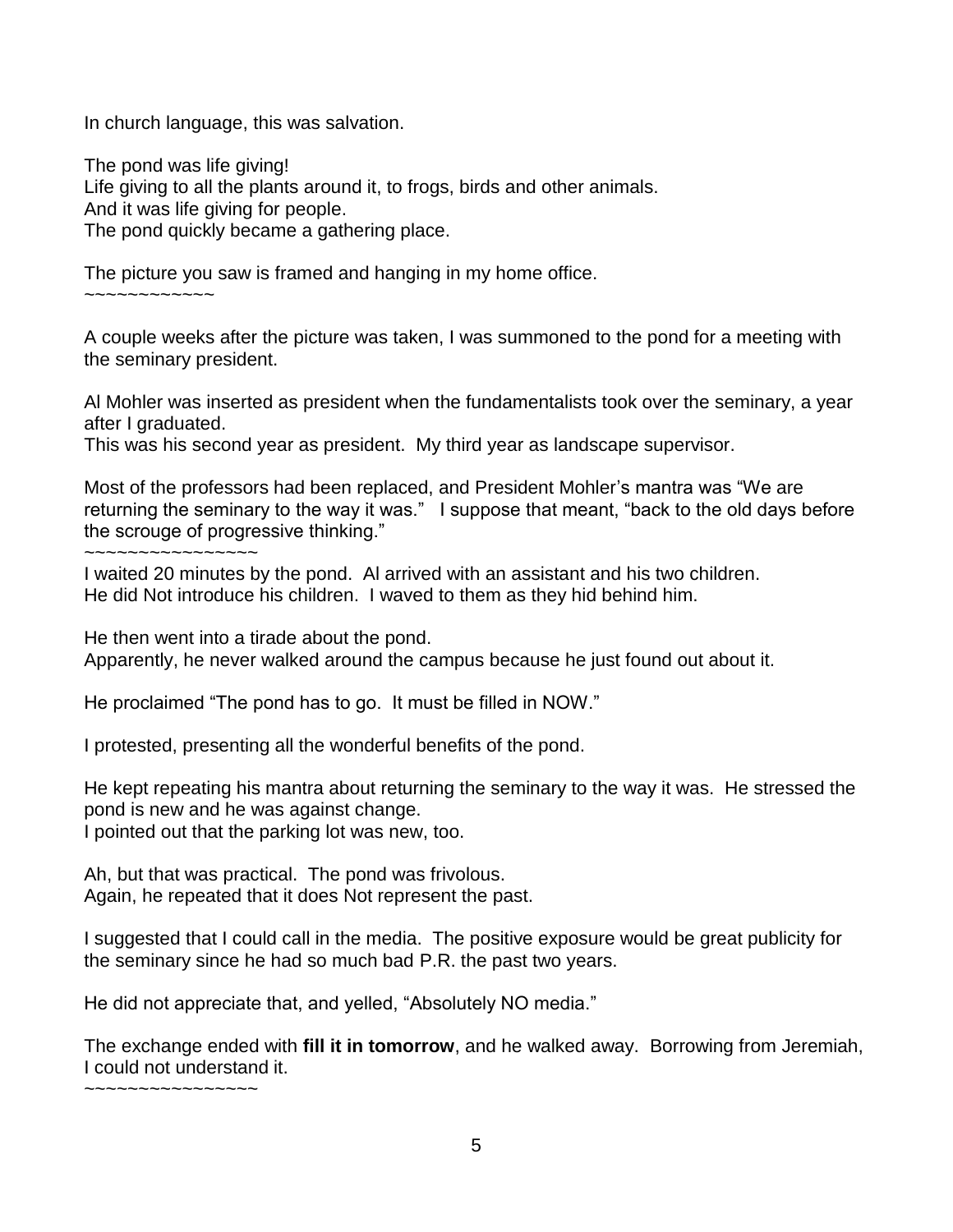I did learn that the seminary board was meeting that weekend, and he did not want them to see the pond, for some reason.

 $\sim$   $\sim$   $\sim$   $\sim$   $\sim$   $\sim$   $\sim$   $\sim$ 

I did not have the heart to destroy the pond and asked someone else to operate the front-end loader.

I was deeply, deeply saddened by this outcome and so were many others.

This was a dark time.

I consoled myself by remembering that I was for what is life giving. I nurtured life and that is a good thing yet there was destruction!

~~~~~~~~~~~~~~~~~~

A few days later, I received a call from someone in accounting. He did not give a name. He said the issue was the seminary secretly and illegally built the parking lot. The city had strict codes for controlling water drainage. Parking lots radically enhance runoff.

The parking lot was kept a secret to avoid the \$70,000 fee required. And, there would be added fines once the city learned about the parking lot.

That was why President Mohler was furious.

The powerful take what is not theirs to have, and do destruction in the process.

I did not report the seminary's crime. That would be revenge and serve no positive outcome.

~~~~~~~~~~~~~~~~~~~

The next day, I walked into the facilities' office area.

It is humorously obvious when you are about to be fired.

Previously friendly people, said nothing and pretended I did not exist.

I went into the director's office. He was uncomfortable.

Before he said a word, I preceded to tell him that I was submitting my two-week notice. I told him that I had accepted the call to plant a Mennonite church in Ohio.

God has impeccable timing.  $\odot$ 

I left the office with a smile but also with deep sadness.

~~~~~~~~~~~

During my last day at work, someone from the library archives came to me with a large cardboard tube.

She said, "This was to be thrown away and so it is okay that I give it to you." She gently pulled out the contents and opened it up.

Before me was Fredrick Olmstead's original drawings for the seminary. They included a pond in exactly the same location as I had placed it.